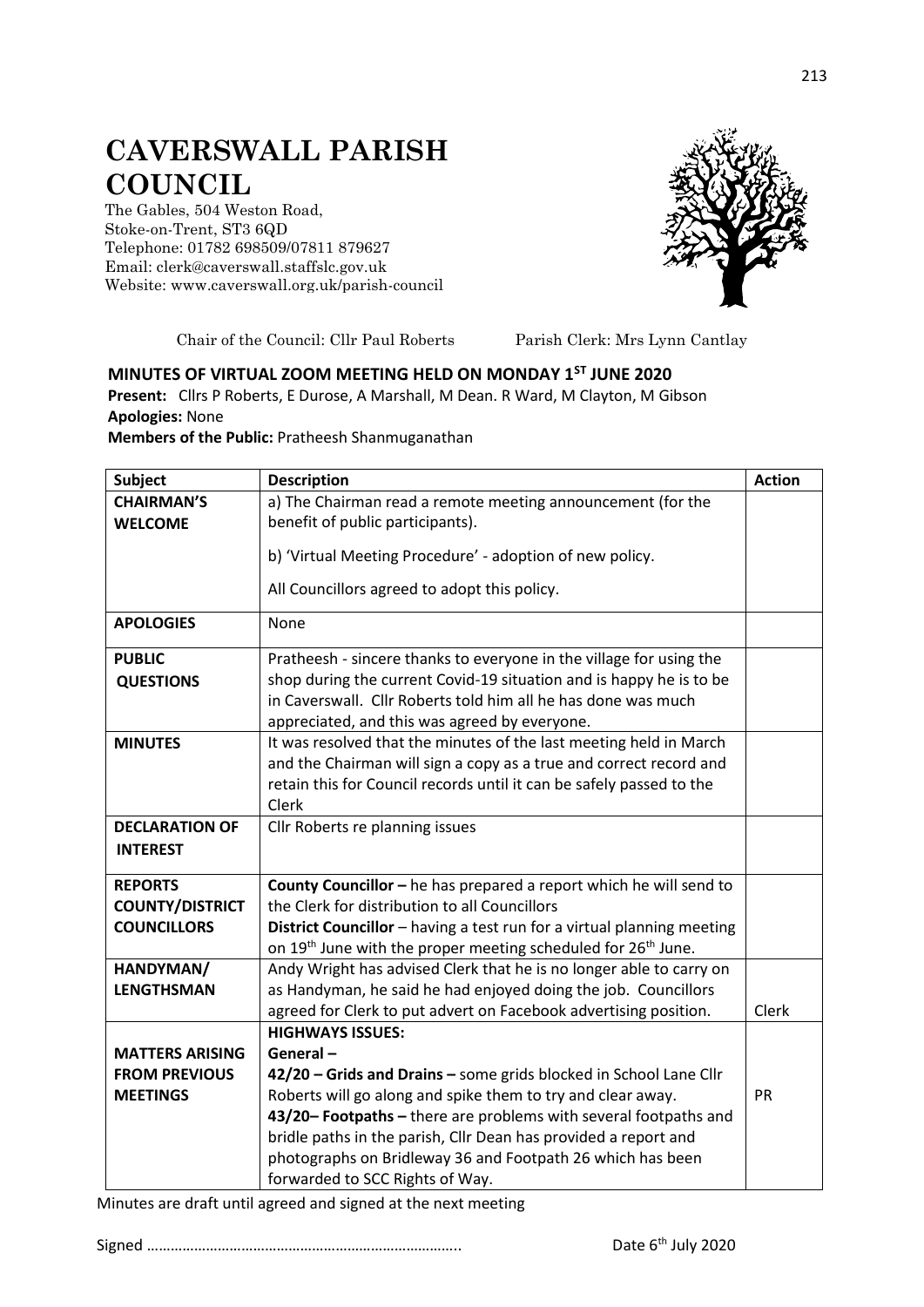| <b>Subject</b>        | <b>Description</b>                                                                              | <b>Action</b> |
|-----------------------|-------------------------------------------------------------------------------------------------|---------------|
|                       |                                                                                                 |               |
|                       | 44/20 - Village Signs - Caverswall                                                              |               |
|                       | (32/20, 19/20, 03/20, 92/19, 78/19, 76/19,56/19, 44/19, 31/19,                                  |               |
|                       | 18/19, 146/18, 131/18. 119/18, 104/18, 88/18, 73/18.58/18,                                      |               |
|                       | 46/18, 31/18, 17/18, 3/18, 160/17. 141/17, 126/17, 114/17,                                      |               |
|                       | 101/17, 83/17)                                                                                  |               |
|                       | All agreed that the new signs look great, but comments made that                                |               |
|                       | "Caverswall" is not easy to read, think this is due to them being                               |               |
|                       | grey/white on black background (previous sign was black lettering                               |               |
|                       | on white background). Clerk to speak to sign maker to see if                                    | Clerk         |
|                       | anything can be done to rectify this. Cllr Marshall suggested a                                 |               |
|                       | further sign "Caverswall Welcomes careful drivers" is produced and                              |               |
|                       | placed under the new signs, all agreed. Clerk to liaise with Cllr                               | AM/           |
|                       | Marshall re size and then order signs.                                                          | Clerk         |
|                       | 45/20 Bus shelter - roof                                                                        |               |
|                       | (33/20, 20/20, 04/20, 93/19, 68/19, 59/19, 50/19)                                               |               |
|                       | Still on going - not able to get necessary materials at present.                                |               |
|                       | 46/20 Seat by stocks on tree in The Square                                                      |               |
|                       | (34/20, 21/20, 05/20, 94/19, 80/29, 69/19, 51/19)                                               |               |
|                       | Cllr Durose has spoken to Neil and he is happy to do the work wish                              |               |
|                       | she told him to do and send in the bill, all Councillors agreed to this                         |               |
|                       | being done.                                                                                     |               |
|                       | 47/20 Playing field - preventing vehicles getting on grass area<br>(35/20, 22/20. 06/20, 96/19) |               |
|                       | This wasn't done at Easter, Clerk has contacted the contractor and                              |               |
|                       | they have said that due to Covid-19 couldn't do at Easter and that                              |               |
|                       | they suggest doing in the school Summer holidays, all agreed to                                 | Clerk         |
|                       | this.                                                                                           |               |
|                       | 48/20 Register of playing field land                                                            |               |
|                       | (36/20, 23/20, 07/20, 97/19, 82/19, 71/19)                                                      |               |
|                       | Progress has been made and now need statements form anyone                                      |               |
|                       | who might know any information on the location of the original                                  |               |
|                       | title deeds. Names of people who may know something were                                        | Clerk         |
|                       | given to the Clerk for her to contact them.                                                     |               |
|                       | 49/20 Christmas light -Tree in The Square                                                       |               |
|                       | (39/20, 27/20, 12/20, 104/19)                                                                   |               |
|                       | On going - unable to contact anyone at S-o-T Council to discuss at                              |               |
|                       | present.                                                                                        |               |
|                       | <b>Unresolved Items: none</b>                                                                   |               |
| <b>CORRESPONDENCE</b> | None                                                                                            |               |
|                       |                                                                                                 |               |
|                       |                                                                                                 |               |
| <b>FINANCE</b>        | 50/20- Accounts                                                                                 |               |
|                       | Payments:                                                                                       |               |
|                       | May payments – There were 3 payments in May and as no meeting                                   |               |
|                       | was held these were approved by all Councillors by email prior to                               |               |
|                       | payments being made. Total payments - £1293.25                                                  |               |
|                       |                                                                                                 |               |

Minutes are draft until agreed and signed at the next meeting

Signed …………………………………………………………………….. Date 6